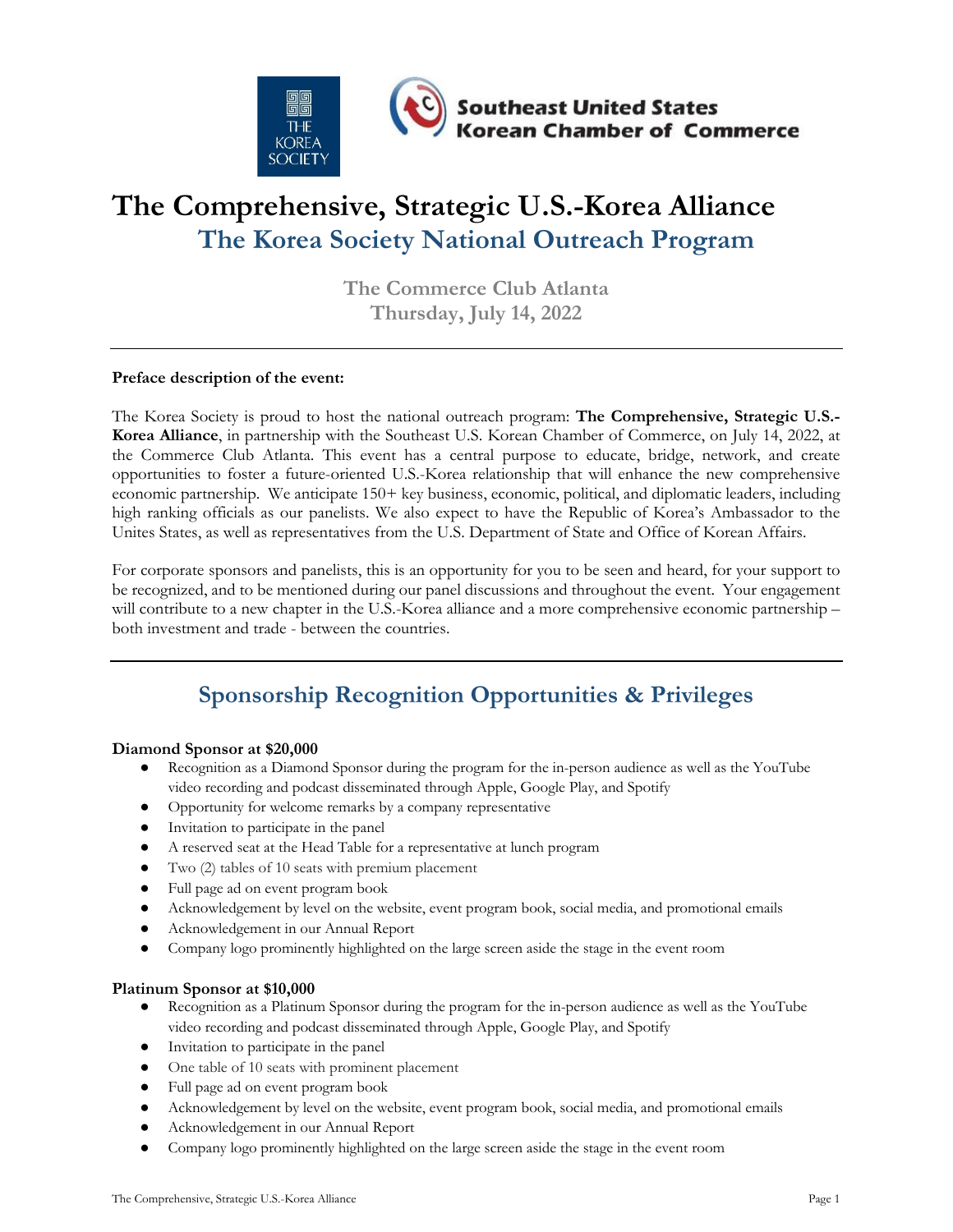#### **Gold Sponsor at \$5,000**

- Recognition as a Gold Sponsor during the program for the in-person audience
- Half page ad on event program
- A half table of 5 seats with preferred placement
- Acknowledgement by level on the website, event program book, social media, and promotional emails
- Acknowledgement in our Annual Report
- Company logo highlighted on the large screen aside the stage in the event room

#### **Silver Sponsor at \$2,500**

- Acknowledgement by level on the website, event program book, social media, and promotional emails
- Acknowledgement in our Annual Report
- 3 complementary seats
- Company logo highlighted on the large screen aside the stage in the event room

#### **Bronze Sponsor at \$1,000**

- Acknowledgement by level on the website, event program book.
- 2 complimentary seats
- Acknowledgement in our Annual Report
- Company logo highlighted on the large screen aside the stage in the event room

#### **Additional Sponsorship Opportunities:**

Available based on discussion – such as coffee or drinks at reception packages or promotional items arrangement made in advanced of planning and coordination for the event.

**Additional Notes:** Image and ad specifications for the program booklet for sponsors are below: • For Ad sizes: 3.75 x 5 inches for Half and 7.75 x 5 for Full size. • Images should be at least 300 dpi for JPG images. PDF, EPS and AI files • Logos should be high resolution. The deadlines are as follows for sponsors: • June 17 - Deadline for speaker confirmation • June 27 - Deadline for sponsorship confirmation (printing schedule)

### **COMPANY INFORMATION:**

| Company Name:   |                                                                         |
|-----------------|-------------------------------------------------------------------------|
| Contact:        |                                                                         |
| Address :       | <u> 1989 - Jan Alexandri, fizikar matematika (h. 1989).</u>             |
| City/State/Zip: |                                                                         |
| Email:          |                                                                         |
| Phone:          |                                                                         |
|                 | 'I agree to adhere to the Sponsorship Terms." (See details in appendix) |

### **Signature :**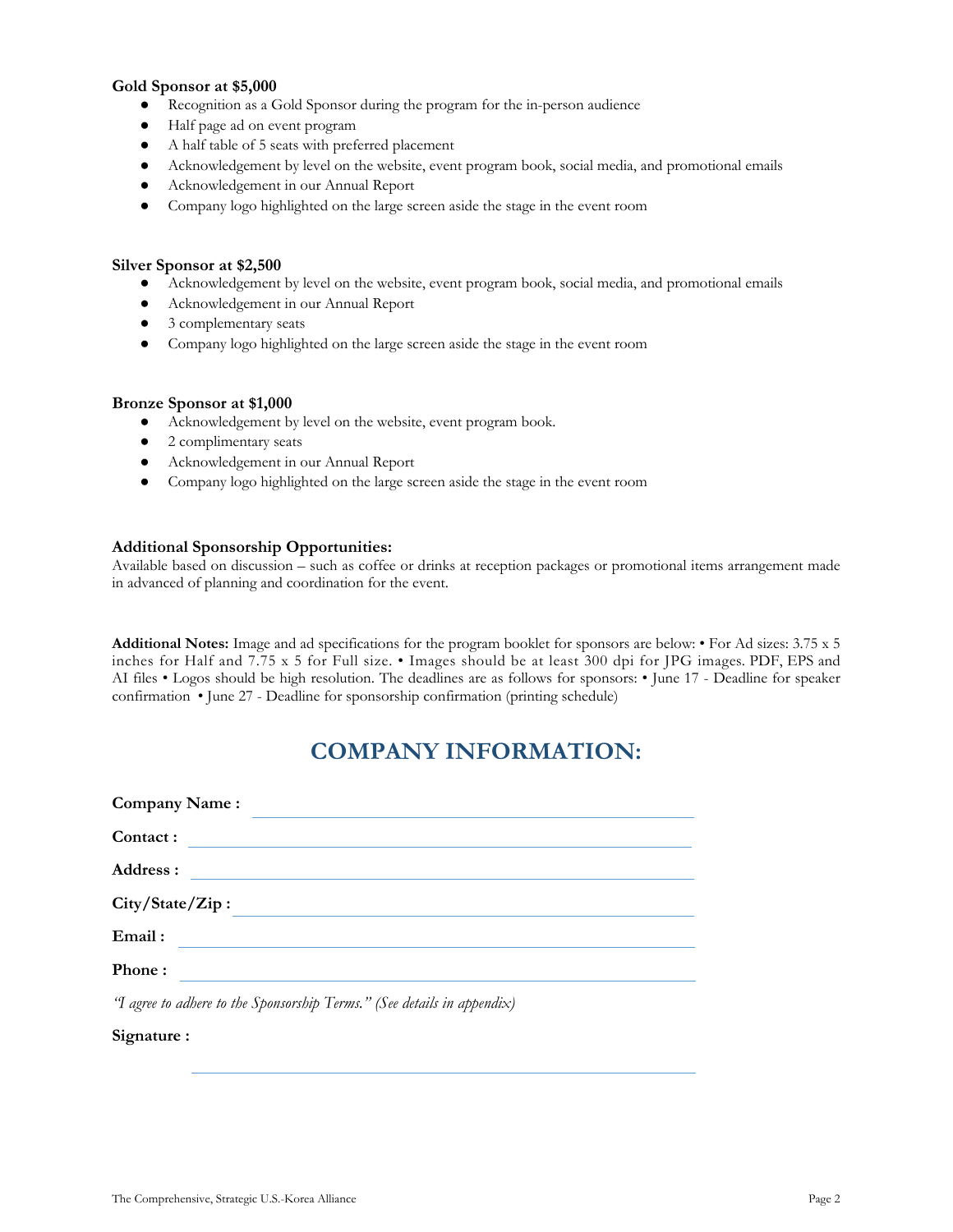### **AGENDA FOR THE EVENT (TENATIVE):**

| $09:00$ AM                                            | <b>REGISTRATION</b>                                                                                                   |  |  |  |
|-------------------------------------------------------|-----------------------------------------------------------------------------------------------------------------------|--|--|--|
|                                                       | Breakfast served                                                                                                      |  |  |  |
| PANEL ONE - A FUTURE-ORIENTED U.S.-KOREA RELATIONSHIP |                                                                                                                       |  |  |  |
| $09:30$ AM                                            | <b>INTRODUCTION</b>                                                                                                   |  |  |  |
|                                                       | Atlanta Consul General Ambassador PARK Yoonjoo                                                                        |  |  |  |
| $09:40$ AM                                            | <b>KEYNOTE ADDRESS</b><br>Ambassador CHO Tae-yong (TBC)                                                               |  |  |  |
| $10:00$ AM                                            | <b>PANEL ONE OPENING REMARKS</b><br><b>Scott Walker, Director, Office of Korean Affairs, U.S. Department of State</b> |  |  |  |
| $10:15$ AM                                            | PANEL ONE - SECURITY AND DIPLOMACY                                                                                    |  |  |  |

*Moderator*

**Ambassador (Ret.) Charles Shapiro**  *Panelists* **General (Ret.) Vincent K Brooks,** *Former United Nations Command/Combined Forces* 

*Command/US Forces Korea Commander* **Major General Lee KyungKoo,** *Republic of Korea Defense Attaché*  **General (Ret.) Curtis M. Scaparrotti,** *Former Supreme Allied Commander, Europe and Former United Nations Command/Combined Forces Command/US Forces Korea Commander* 

|                  | <u> PANEL TWO - NEW COMPREHENSIVE ECONOMIC PARETNERSHIP</u><br>Coordination and Partnership by The Southeast U.S. Korean Chamber of Commerce         |                                                              |
|------------------|------------------------------------------------------------------------------------------------------------------------------------------------------|--------------------------------------------------------------|
| 11:15 AM         | <b>PANEL TWO DISCUSSION</b>                                                                                                                          | <b>Southeast United States</b><br>Korean Chamber of Commerce |
|                  | Moderator<br>Professor William I. Sauser, Jr. PhD, Auburn University Harbert College of Business                                                     |                                                              |
|                  | A Discussion with Representatives of Korean Corporations with Investments<br>in the Southeast U.S.                                                   |                                                              |
|                  | <b>Panelists</b><br>(Korean Companies Doing Business in the U.S.) (TBC)                                                                              |                                                              |
| 12:15 PM         | <b>LUNCH</b> (provided at seated table)                                                                                                              |                                                              |
|                  | <b>KEYNOTE ADDRESS</b><br>Address by Georgia Governor Brian P. Kemp (TBC)<br>Pat Wilson, Commissioner for Georgia Department of Economic Development |                                                              |
| 1:00 PM          | <b>REMARKS</b><br>The Korea Society and Southeast U.S. Korean Chamber of Commerce                                                                    |                                                              |
| 1.1E DA <i>t</i> | A ETED EVENT NETWODKING                                                                                                                              |                                                              |

#### **1:15 PM AFTER EVENT NETWORKING**  Open for Networking until 3:00 PM



驅 **THE KOREA SOCIETY**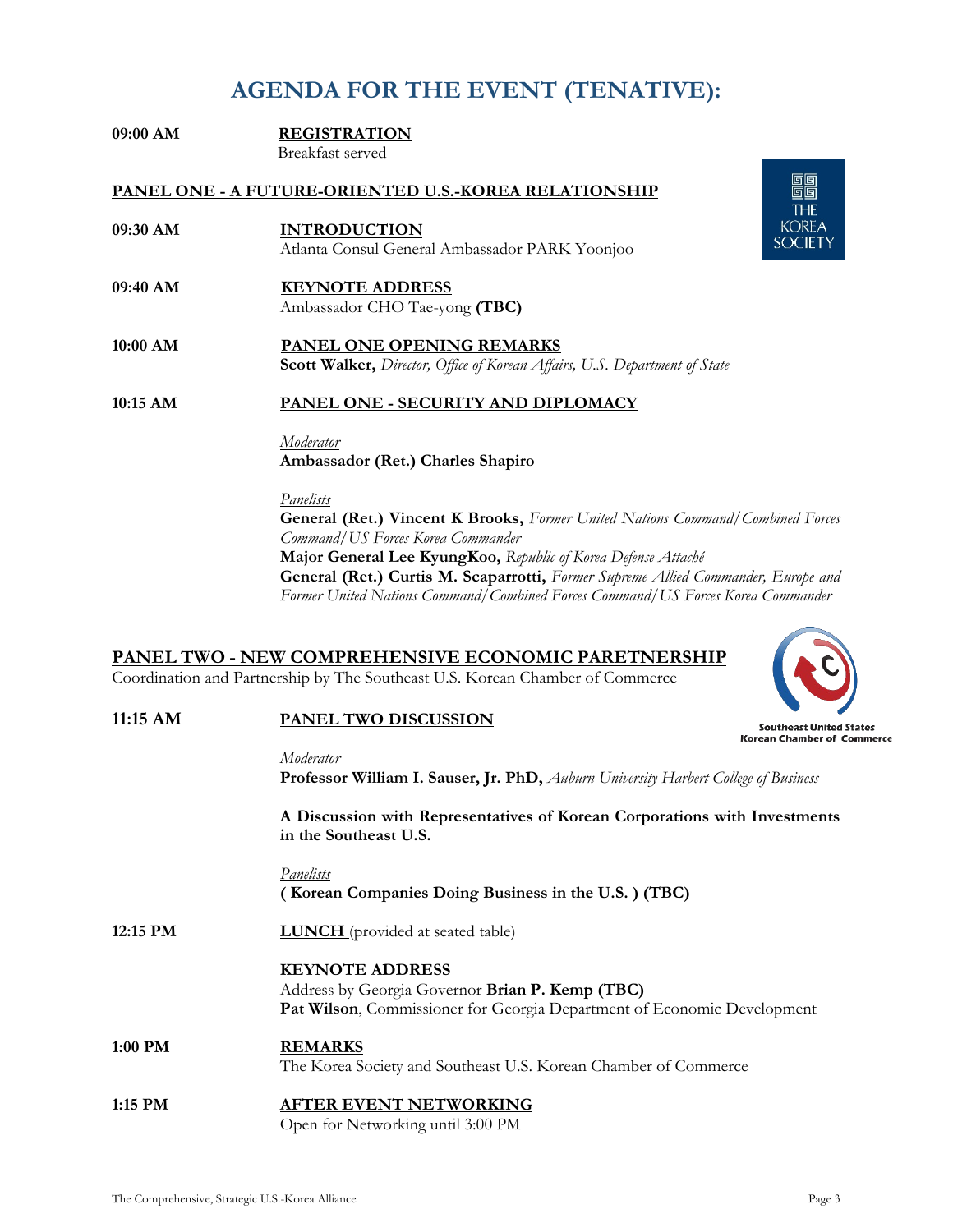This Sponsorship Terms and Agreement ("Agreement") is by and between the Southeast U.S. Korean Chamber of Commerce ("Host"). This Agreement is effective as of the date it is fully executed. By agreeing to sponsor the Event,

Sponsor hereby agrees to the following terms and conditions. Foundation and Sponsor are collectively, the "Parties".

**Sponsorship.** Sponsor will receive the sponsorship benefits associated with the requisite level of sponsorship as indicated on the Sponsorship Form.

**Sponsorship Consideration.** To be a sponsor of the Event, the Sponsor will pay the fee identified in conjunction with the requisite Sponsorship Level identified on the Sponsorship Form (the "Sponsorship Fee") within the identified time period. If Sponsor fails to pay the Sponsorship Fee within the designated time period(s) on the Sponsorship Form, then Host will have the reasonable right to withhold credentials and/or all benefits from Sponsor.

**Term.** This Agreement shall be in effect from the Effective Date and shall terminate once the Event has concluded.

**Sponsor Termination or Cancellation**. All cancellations must be made in writing to Host. In the event of a termination or cancellation on the part of the Sponsor, Host shall assess the following cancellation fees:

- Cancellation before 20 days prior to Event date will incur a 75% fee of total Sponsorship Fee;
- Cancellation up to 30 days prior Event date will incur a 50% fee of total Sponsorship Fee;

**Sponsor Activities.** (a) Except as stated in this Agreement, Sponsor is solely responsible, at its own expense, for (1) any Sponsor conducted activities (including any permitted on-site activations at the event) and/or materials utilized in connection with the event, including compliance with all applicable laws and regulations; and (2) any necessary authorizations or permissions in connection with Sponsor's use of any media content captured by Sponsor on-site at the event (as such media content capture is authorized by Foundation). (b) Sponsor agrees to comply with any reasonable instructions, rules, and regulations of Event and Host By-laws and covenants in connection with the event.

**Force Majeure.** Any delay or failure of either party to perform its obligations under this Agreement is excused to the extent that it is caused by a Force Majeure Event, provided the party claiming a Force Majeure Event promptly notifies the other party of the Force Majeure Event, the anticipated duration of the Force Majeure Event, and the steps being taken to remedy the failure. In this Agreement, a "Force Majeure Event" is an event or occurrence beyond a party's reasonable control, including acts of God, actions by governmental authority (whether valid or invalid), fires, floods, windstorms, explosions, riots, natural disasters, wars, sabotage or third-party labor problems. If the event or a portion of the event cannot be held due to a Force Majeure Event, Foundation will refund the Sponsor the entire Sponsorship Fee paid by the Sponsor under this Agreement. Other than the refund of the Fee as provided in this Section 6, Host has no responsibility to Sponsor for cancellation of all or part of the Event due to a Force Majeure Event.

**Injuries.** Sponsor waives any rights to recover from Host for any injuries that Sponsor (and/or Sponsor's employees and subcontractors) may sustain while performing under this Agreement unless and to the extent the injuries are due to Host's negligence or misconduct.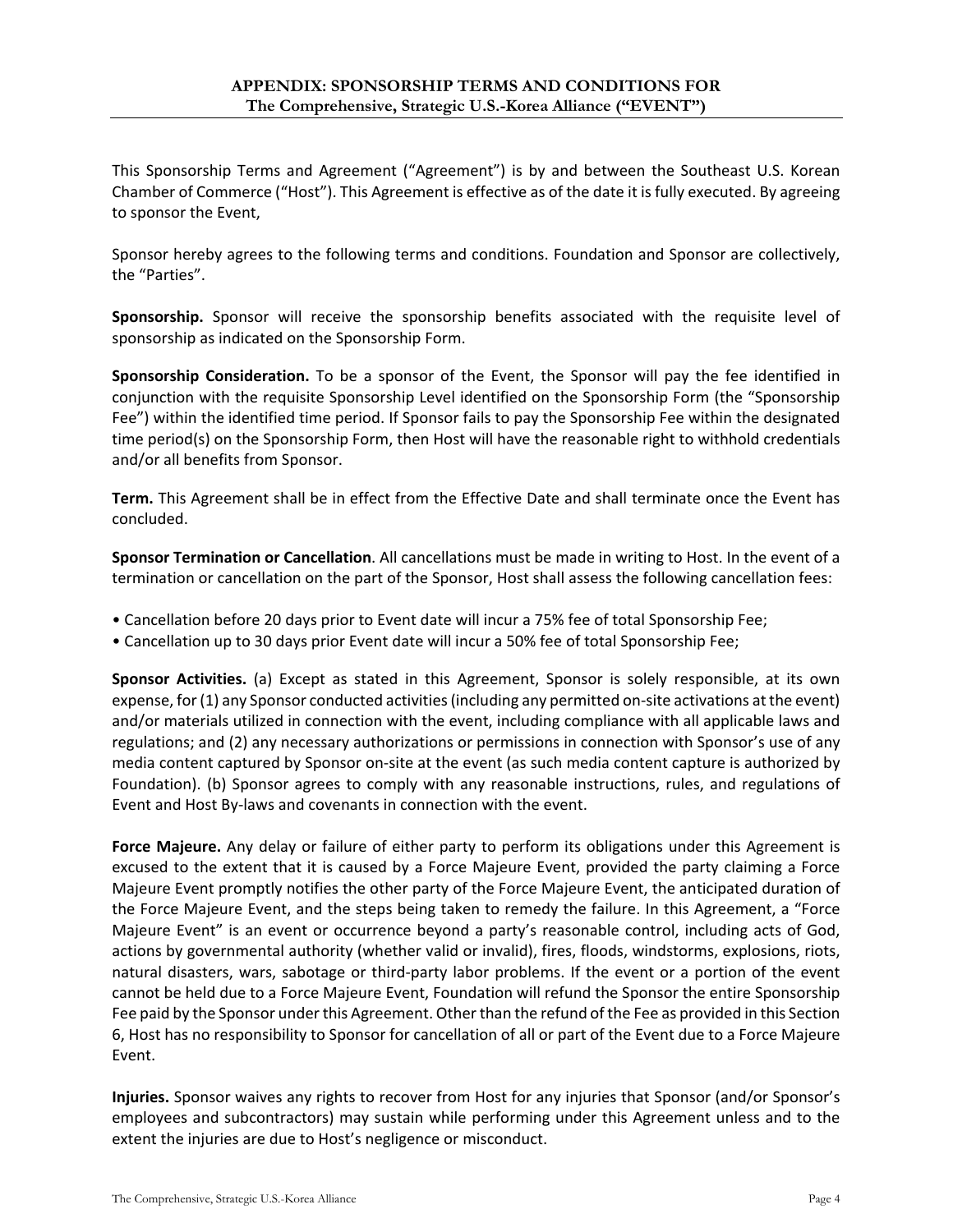**INDEMNITY.** SPONSOR WILL INDEMNIFY, HOLD HARMLESS, AND DEFEND FOUNDATION AND GDECD AND THEIR RESPECTIVE OFFICERS, DIRECTORS, MEMBERS, MANAGERS, AGENTS, AND EMPLOYEES (COLLECTIVELY THE "INDEMNIFIED PERSONS") FROM AND AGAINST ANY AND ALL LOSSES ACTUALLY AND REASONABLY INCURRED BY AN INDEMNIFIED PERSON, TO THE EXTENT SUCH CLAIM FOR LOSSES ARISES OUT OF OR IS RELATED TO: (A) SPONSOR'S PERFORMANCE OF ITS OBLIGATIONS UNDER THIS AGREEMENT; AND/OR (B) ANY MATERIAL BREACH OF THIS AGREEMENT BY SPONSOR. NOTWITHSTANDING THE PRECEDING, SPONSOR HAS NO INDEMNIFICATION OBLIGATIONS TO THE EXTENT THAT SUCH LOSSES ARE CAUSED BY THE NEGLIGENCE OR MISCONDUCT OF THE INDEMNIFIED PERSONS.

**Representations and Warranties.** Each Party represents and warrants to the other Party that: (i) such Party has the right and authority to enter into and perform its obligations under this Agreement; (ii) such Party will perform its obligations under this Agreement in a commercially reasonable manner in compliance with applicable laws and regulations, including laws and regulations related to safety and health, disability access, and antidiscrimination; (iii) such Party will execute any necessary amendments to this Agreement and/or comply with any applicable guidelines or instructions from lawful governing authorities to the extent required to comply with applicable laws; and (iv) such Party's marks and/or materials provided to the other Party do not and will not violate any applicable law or regulation or infringe any proprietary, intellectual property, contract or tort right of any person.

**Notices.** All notices and payment given in accordance with this Agreement will be effective if hand delivered or sent by overnight courier or by certified mail, return receipt requested to the addresses listed on Exhibit A. Addresses for notice may be changed from time to time by written notice to the other Party. Any communication or payment given by mail will be effective upon the earlier of (a) five business days following deposit in a post office or other official depository under the care and custody of the United States Postal Service with correct postage prepaid; or (b) actual receipt, as indicated by the return receipt. If notice or payment is given by personal delivery or by overnight air courier, the notice or payment will be effective when delivered to the appropriate address set forth above.

**LIMITATION OF DAMAGES.** EXCEPT FOR INDEMNIFICATION OBLIGATIONS DUE TO LIABILITIES TO THIRD PARTIES AND NOTWITHSTANDING ANY PROVISION CONTAINED IN THIS AGREEMENT TO THE CONTRARY, NO PARTY TO THIS AGREEMENT WILL BE LIABLE TO ANY OTHER PARTY TO THIS AGREEMENT FOR ANY INCIDENTAL, INDIRECT, SPECIAL, CONSEQUENTIAL OR PUNITIVE DAMAGES (INCLUDING DAMAGES FOR LOSS OF USE, POWER, BUSINESS GOOD WILL, REVENUE OR PROFIT, NOR FOR INCREASED EXPENSES, OR BUSINESS INTERRUPTION) ARISING OUT OF OR RELATED TO THE PERFORMANCE OR NON PERFORMANCE OF THIS AGREEMENT UNLESS THE DAMAGES AROSE DUE TO A PARTY'S GROSS NEGLIGENCE OR WILLFUL BREACH OF THIS AGREEMENT. Foundation's LIABILITY UNDER THIS AGREEMENT WILL NOT EXCEED THE FEES PAID BY SPONSOR TO Host.

**Independent Contractors.** The Parties and their respective personnel are and will be independent contractors and neither Party by virtue of this Agreement will have any right, power or authority to act or create any obligation on behalf of the other Party, unless expressly provided in this Agreement.

**Survival.** Those provisions of this Agreement that by their nature extend beyond termination or expiration of this Agreement will survive such termination or expiration.

**Assignment.** This Agreement binding upon and inures to the benefit of the Parties and their respective successors and assigns. Notwithstanding the preceding sentence, neither Party may assign, by operation of law or otherwise, this Agreement or any of the rights, benefits or obligations under this Agreement, without the other Party's prior written consent. Any attempt to assign this Agreement without the other Party's written consent will be null and void and will give the non-assigning Party the right to cancel and terminate this Agreement.